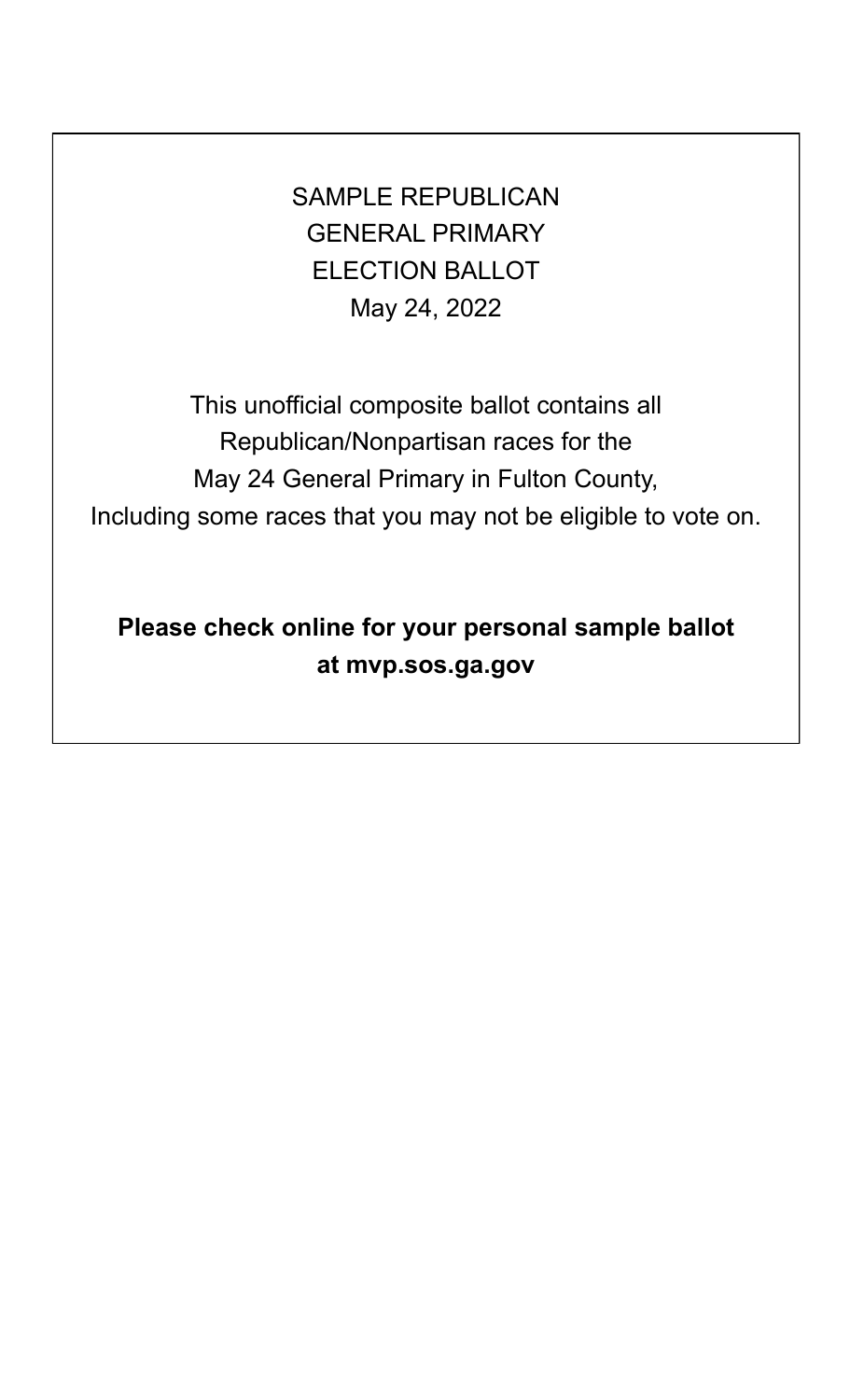# **\*\*SAMPLE BALLOT\*\* FULTON COUNTY**

#### **SAMPLE PROVISIONAL / ABSENTEE / EMERGENCY BALLOT** SAMPLE REPUBLICAN GENERAL PRIMARY ELECTION BALLOT OF THE STATE OF GEORGIA May 24, 2022 This composite ballot contains all races for the May 24 General Primary in Fulton County, including some races that you may not be eligible to vote on. Please check online for your personal sample ballot at mvp.sos.ga.gov **For United States House of For United States Senate For Attorney General Representatives, District 5** (Vote for One) (Vote for One) (Vote for One) **Chris Carr Gary W. Black** (Incumbent) **Christian Zimm Josh Clark John Gordon For United States House of Kelvin King Representatives, District 6** (Vote for One) **For Commissioner of Jonathan "Jon" McColumn Agriculture** (Vote for One) **Jake Evans Latham Saddler Tyler Harper Byron Gatewood Herschel Junior Walker Meagan Hanson For Commissioner of Insurance** (Vote for One) **For Governor Blake Harbin** (Vote for One) **Ben Cowart Rich McCormick Catherine Davis John King Paulette Smith** (Incumbent) **Brian Kemp**  (Incumbent) **Mallory Staples Patrick Witt David A. Perdue Suzi Voyles For State School Superintendent Kandiss Taylor** (Vote for One) **Eugene Yu Tom Williams John D. Barge For United States House of Richard Woods Representatives, District 7** (Incumbent) (Vote for One) **For Lieutenant Governor**  (Vote for One)  $\bigcirc$ **Michael Corbin For Commissioner of Labor Burt Jones** (Vote for One) **Mark Gonsalves Mack McGregor**  $\bigcirc$ **Kartik Bhatt Lisa McCoy Butch Miller**  $\circ$ **Mike Coan**  $\bigcirc$ **Yg Nyghtstorm Jeanne Seaver**  $\bigcirc$ **Bruce Thompson Mary WestFor Public Service Commission For Secretary of State District 2** (Vote for One) **For United States House of**  (To Succeed Tim Echols **Representatives, District 13** (Vote for One) **David C. Belle Isle** (Vote for One)  $\circ$ **Tim Echols Jody Hice Caesar Gonzales** (Incumbent) **T.J. Hudson For Public Service Commission Dominika Hawkins District 3 Brad Raffensperger Calina Plotky** (To Succeed Fitz Johnson) (Incumbent) (Vote for One)

**Fitz Johnson**  $\bigcirc$ (Incumbent)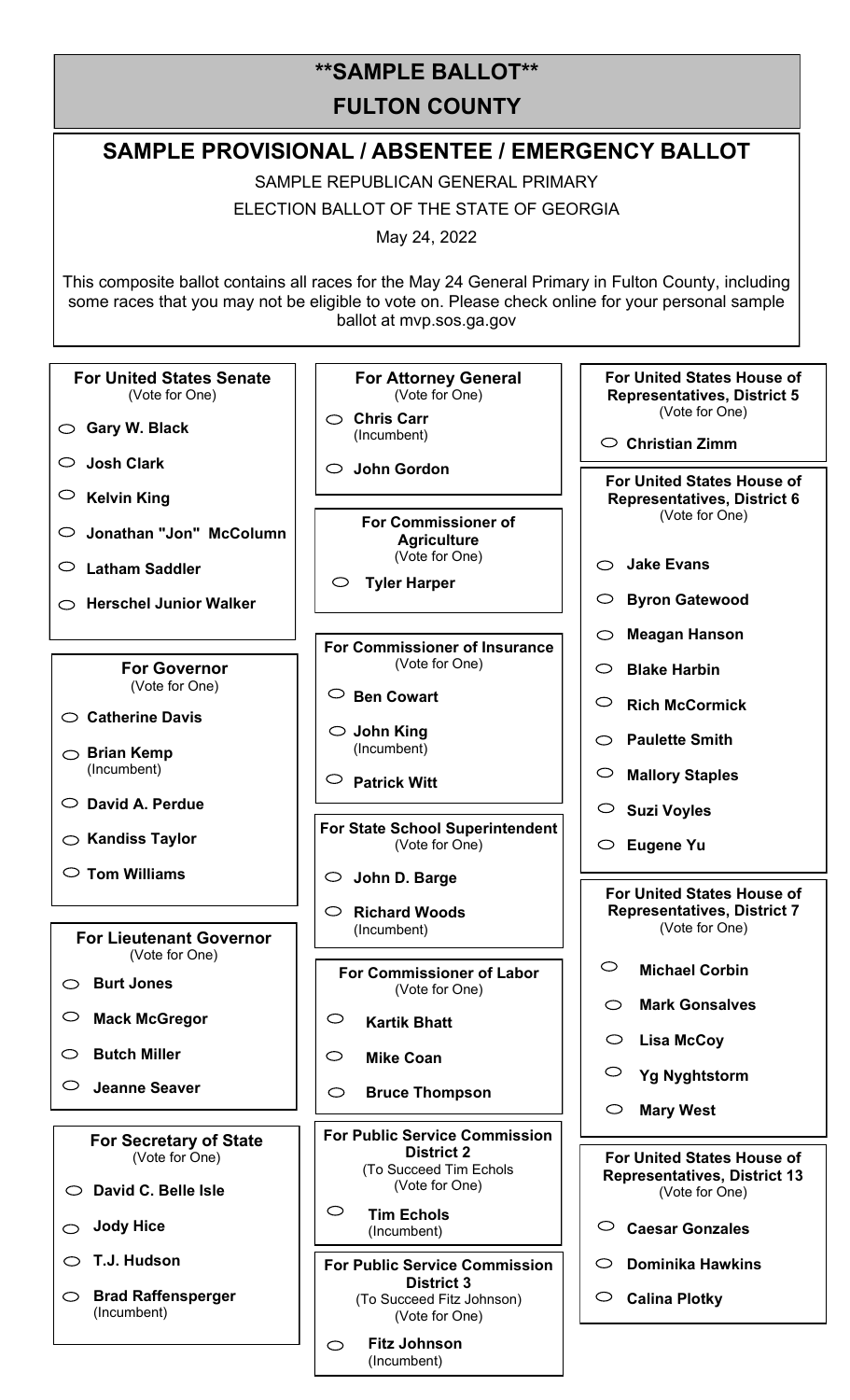### **SAMPLE REPUBLICAN GENERAL PRIMARY ELECTION COMPOSITE BALLOT May 24, 2022 | FULTON COUNTY**

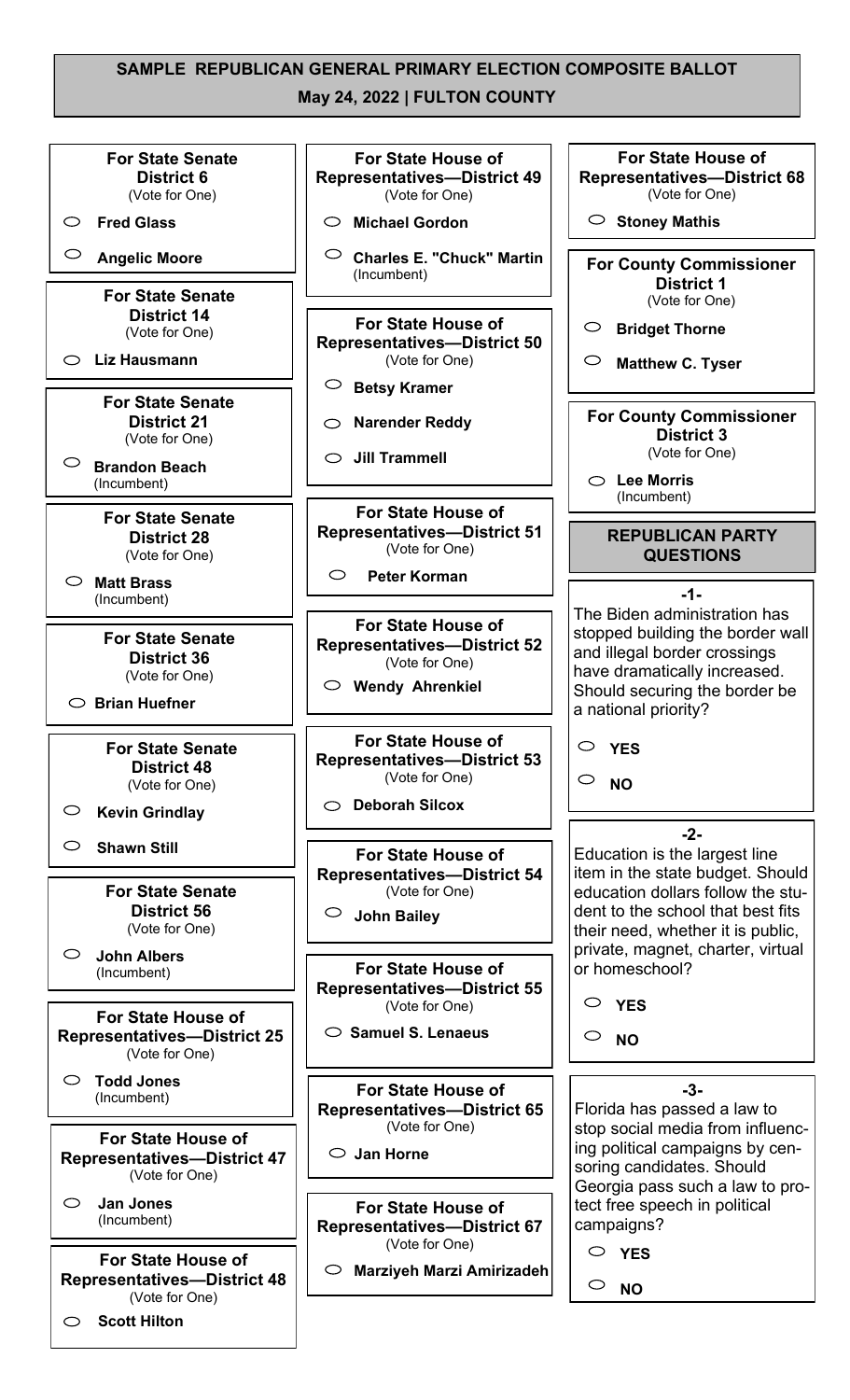## **SAMPLE REPUBLICAN GENERAL PRIMARY ELECTION COMPOSITE BALLOT**

### **May 24, 2022 | FULTON COUNTY**

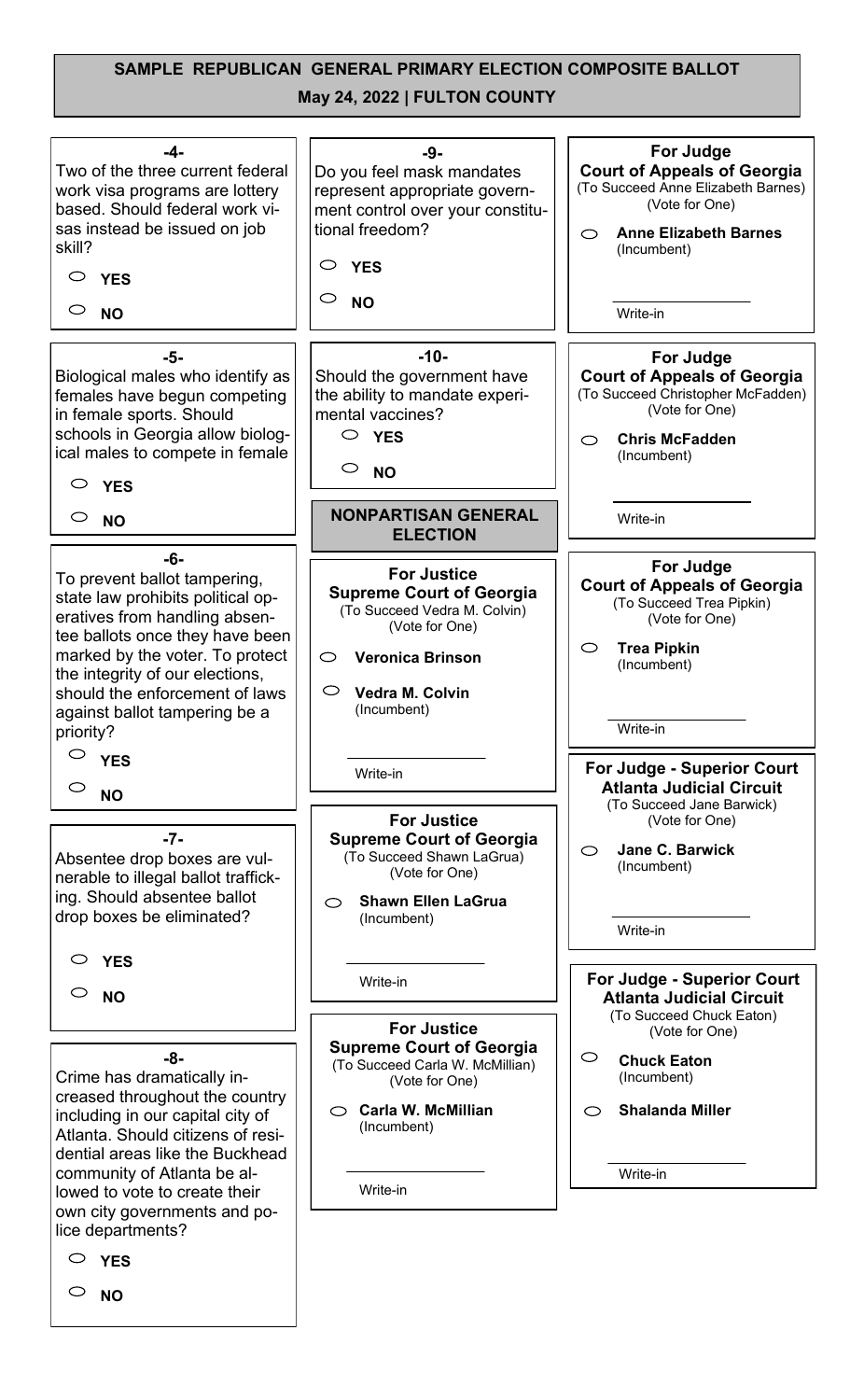### **SAMPLE REPUBLICAN GENERAL PRIMARY ELECTION COMPOSITE BALLOT**

### **May 24, 2022 | FULTON COUNTY**